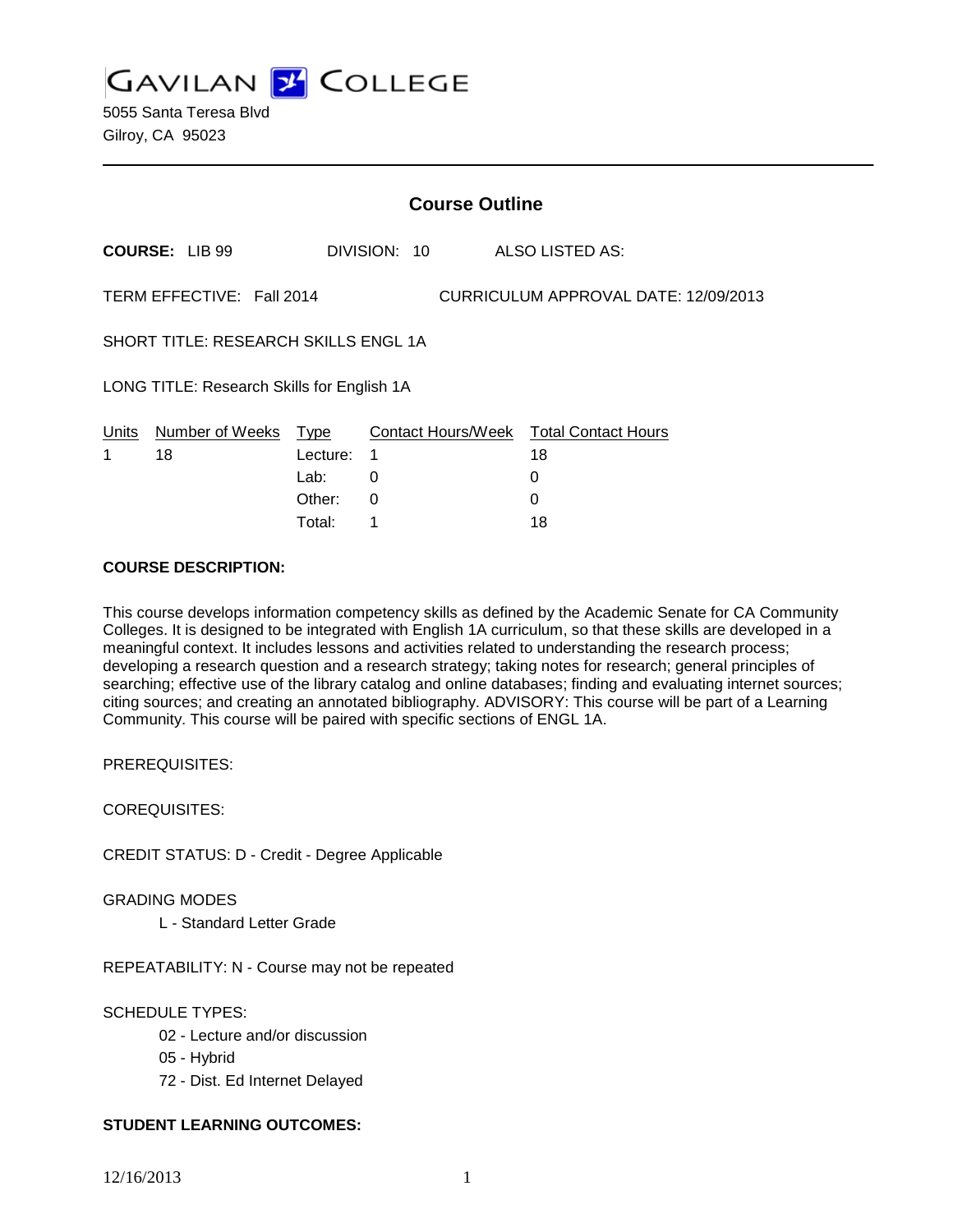1. Students will list the basic stages of the research process and write a personal reflection about the way he/she engages in that process.

Measure: Short writing assignment and a graphic of how they go through the research process. PLO:

ILO: 2.1, 2.6, 3

GE-LO: A

Anticipated Year of Assessment: 2014

2. Students will develop a research topic into a focused research question by broadening or narrowing and by confirming appropriate resources are available.

Measure: Written research questions, bibliographies of potential resources, graphic organizers for shaping research topics into questions.

PLO: 2, 3

ILO: 1,2, 3

GE-LO: A

Anticipated Year of Assessment: 2014

3. Students will use a systematic method to take notes for research.

Measure: Research notes

PLO: 1

ILO: 2, 3

GE-LO: A

Anticipated Year of Assessment: 2014

4. Using the library catalog, students will demonstrate basic search principles such as Boolean searches and standard limiters to locate books and reference resources related to their research question.

Measure: bibliography

PLO: 1

 $II$  O: 3

GE-LO: A

Anticipated Year of Assessment: 2014

5. Students will construct search strategies using appropriate commands for the information retrieval system selected.

Measure: Quizzes, search histories

PLO: 1,3

ILO: 2,3

GE-LO: A

Anticipated Year of Assessment: 2014

6. Students will differentiate between popular and scholarly sources of information and apply the knowledge to specific research problems.

Measure: bibliography, annotated bibliography, quiz

PLO: 3

ILO: 2,3

 $GF-I O<sup>T</sup> A$ 

Anticipated Year of Assessment: 2014

7. Students will assess the quantity , quality and relevance of the search results to determine whether alternative information retrieval systems or investigative methods should be utilized.

Measure: search histories, quizzes

PLO: 1,3

ILO: 2,3

GE-LO: A

Anticipated Year of Assessment: 2014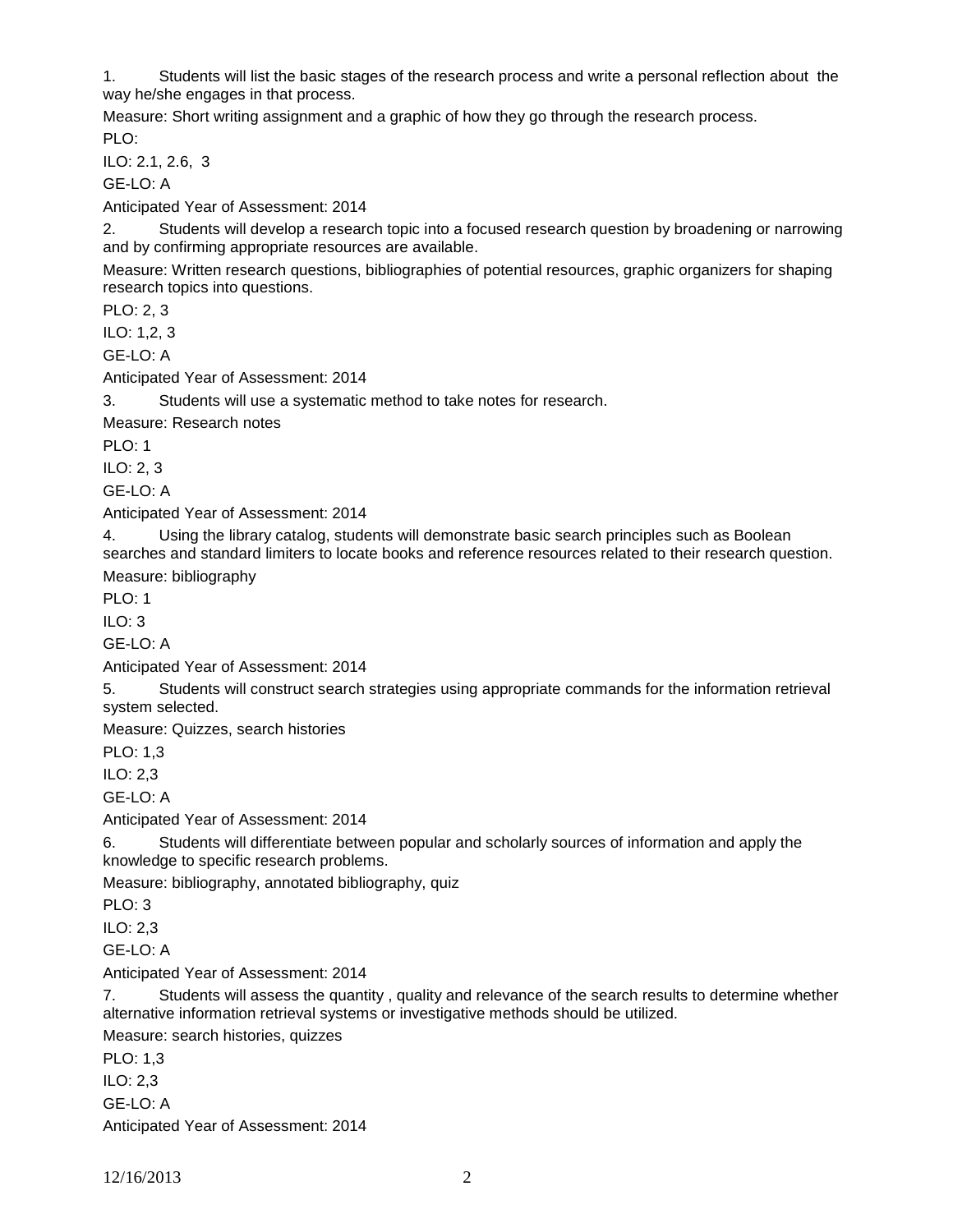8. Students will examine and compare information from various sources in order to evaluate reliability, validity, accuracy, authority, timeliness and point of view bias.

Measure: written exercises, quizzes, bibliographies

PLO: 1,2, 3

ILO: 2,3

GE-LO: A

Anticipated Year of Assessment: 2014

9. Students will differentiate between the types of sources cited and be able to use the elements and correct syntax of a citation for a wide range of resources.

Measure: bibliographic citations, quizzes

PLO: 1

ILO: 3

GE-LO: A

Anticipated Year of Assessment: 2014

10. Students will create an annotated bibliography that includes resource types that best help address the research question, summarizes the relevant content of each source, and follows standard citation conventions.

Measure: annotated bibliography

PLO: 1,2, 3

 $II$  O: 3

GE-LO: A

Anticipated Year of Assessment: 2014

PROGRAM LEARNING OUTCOMES:

- 1. Students will use information technology tools to locate, retrieve, organize, and present information.
- 2. Students will increase their ability to state a research question, problem or issue.
- 3. Students will determine information requirements for the research question, problem or issue.

## **CONTENT, STUDENT PERFORMANCE OBJECTIVES, OUT-OF-CLASS ASSIGNMENTS**

Curriculum Approval Date: 12/09/2013

2 Hours

The research process: understanding the stages of the research process and the recursive nature of that process.

Student Performance Objectives (SPO): Students will write the stages of the research process and create a graphic representation of their own methods of engaging in that process.

4 Hours

State a research question

- a. Choosing a topic
- b. Seek background information—Reference sources, general magazines
- c. Generate questions (includes question types)
- d. Creating a working thesis—narrowing, expanding, passing the "Who Cares?" test
- e. Establishing a research strategy

Student Performance Objectives (SPO): Students will demonstrate a process for developing a research question that includes choosing an appropriate topic within the parameters of the class, gathering background information, generating questions around the topic, creating a working thesis, and establishing a research strategy that includes what type of sources will be required to address the question.

Out-of-Class Assignments: Notes on background information; potential questions prompted by background reading; types of sources handout, creation of research question; completion of written research plan.

2 Hours

Taking notes

a. paraphrasing, quoting, creating a system for tracking sources, index cards, electronic note-taking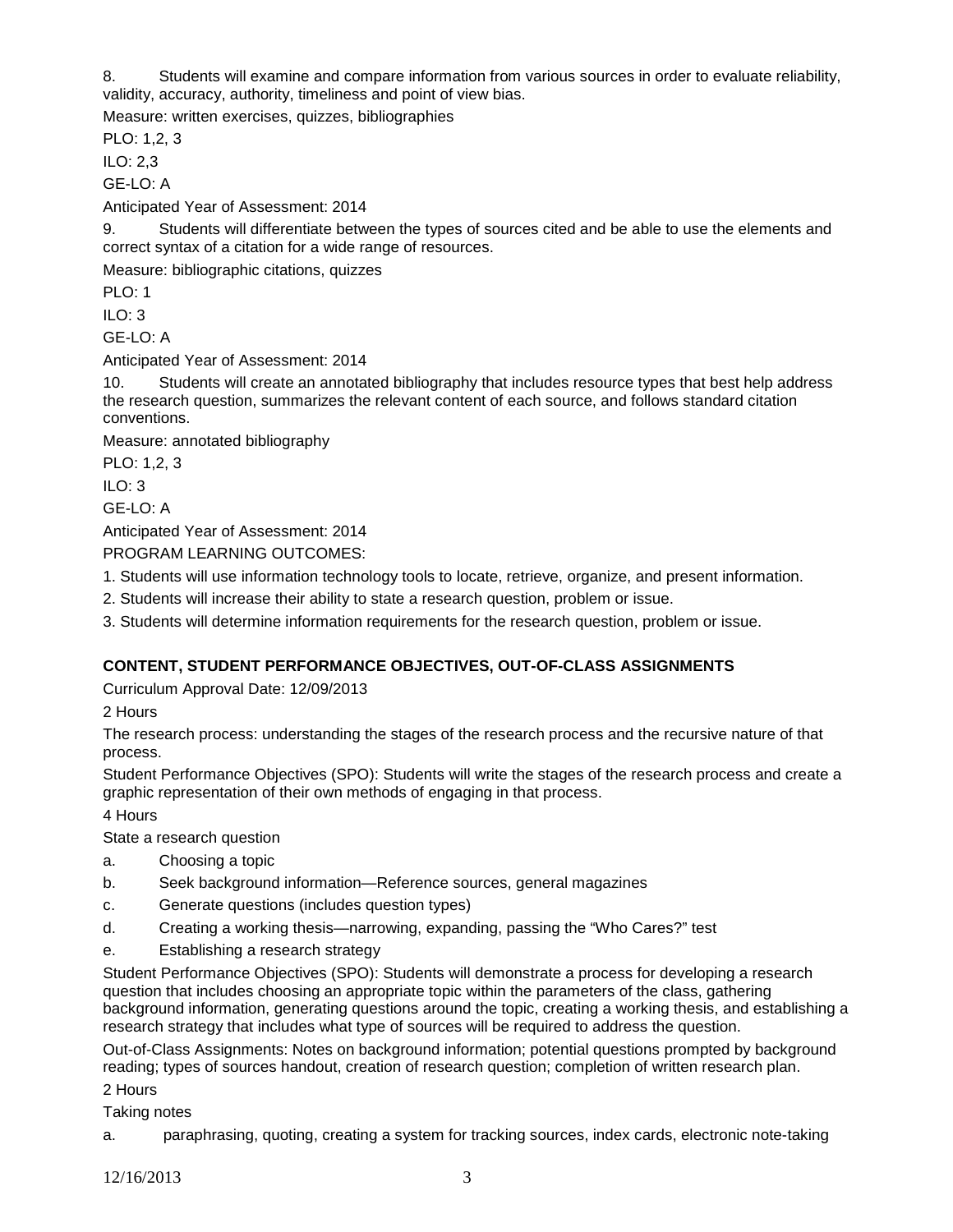- b. Organizing your research through your notes
- c. plagiarism

Student Performance Objectives (SPO): Students will describe the methodology of several note-taking systems and choose one to employ for their English 1A research.

Students will effectively paraphrase and quote from assigned passages.

Out-of-Class Assignments: note-taking exercises, paraphrasing exercises.

2 Hours

- a. General search principles: broad to narrow, Boolean searches
- b. Books
- c. Reference sources

Student Performance Objectives (SPO): Using the library catalog, students will demonstrate basic search principles such as Boolean searches and standard limiters to locate books and reference resources related to their research question.

Out-of-Class Assignments: online search exercises, reference source bibliography

2 Hours

Finding periodicals and other database sources

--General principles: broad to narrow, Boolean searches, limit by subject, source type, date

--Learning from results to refine search

--Types of periodicals: popular vs. academic sources

Student Performance Objectives (SPO): Students will construct search strategies using appropriate commands for the information retrieval system selected; Students will differentiate between popular and scholarly sources of information and apply the knowledge to specific research problems

Out-of-Class Assignments: online research exercises

2 Hours

Finding internet sources

- a. Evaluating sources
- b. Search strategies: domain and other limiting strategies

Student Performance Objectives (SPO): Examine and compare information from various sources in order to evaluate reliability, validity, accuracy, authority, timeliness and point of view bias; employ advanced searching strategies to narrow or expand queries using a search engine

Out-of-Class Assignments: web evaluation exercises, search exercises

2 Hours

Citation basics: MLA vs. APA citation, creating a works cited page, in-text citations

Student Performance Objectives (SPO): Differentiate between the types of sources cited and be able to use the elements and correct syntax of a citation for a wide range of resources

Out-of-Class Assignments: citing sources exercises.

2 Hours

Creating an annotated bibliography

Student Performance Objectives (SPO): Students will create an annotated bibliography that includes resource types that best help address the research question, summarizes the relevant content of each source, and follows standard citation conventions.

Out-of-Class Assignments: annotation exercises, preparation of annotated bibliography.

2 Hours

Final

# **METHODS OF INSTRUCTION:**

Lecture, discussion, demonstration/return demonstration, quizzes, exams

# **METHODS OF EVALUATION:**

Category 1 - The types of writing assignments required: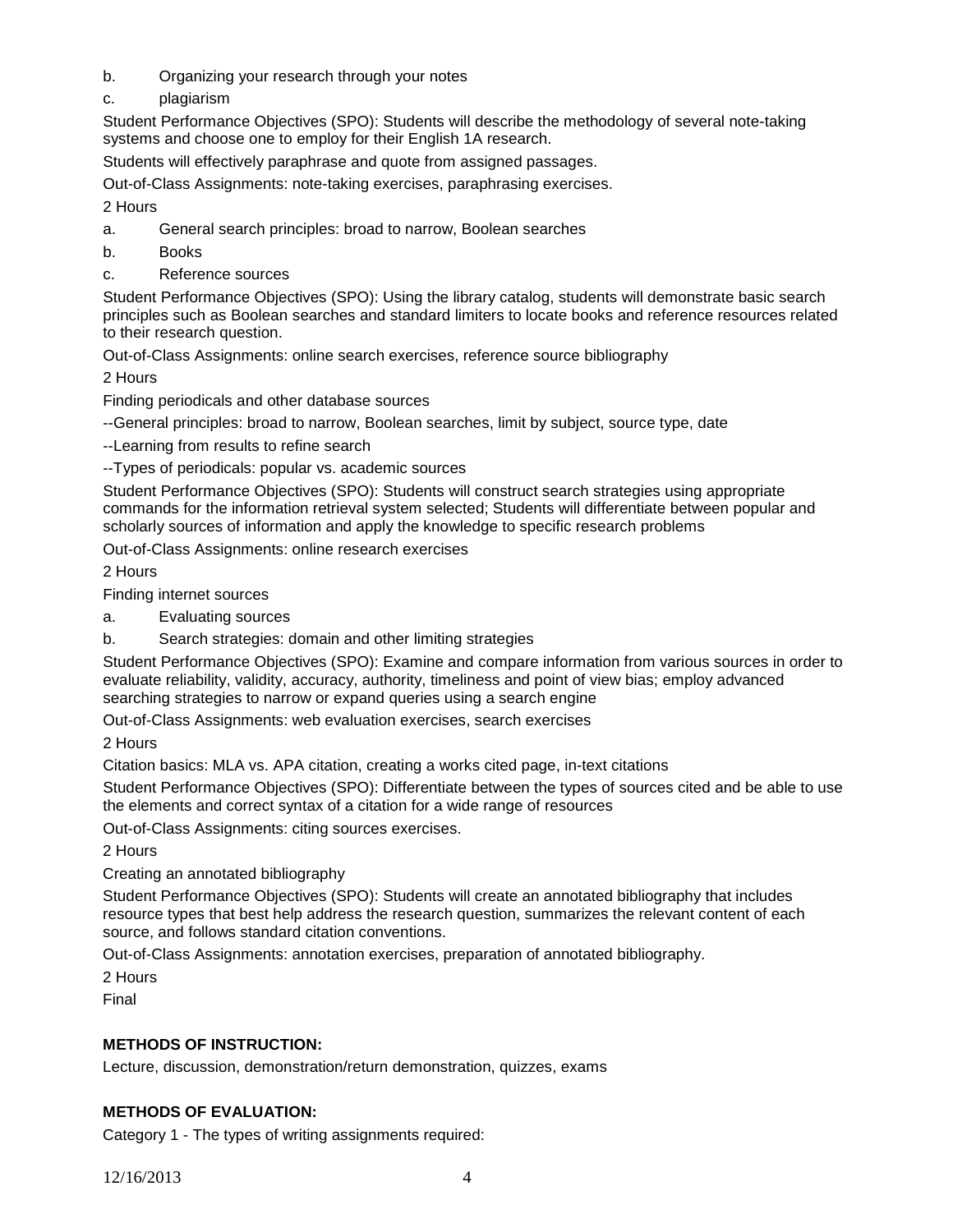Percent range of total grade: 10 % to 20 % Written Homework Reading Reports

If this is a degree applicable course, but substantial writing assignments are NOT appropriate, indicate reason Course primarily involves skill demonstration or problem solving

Category 2 - The problem-solving assignments required: Percent range of total grade: 30 % to 40 % Homework Problems

Quizzes

Category 3 - The types of skill demonstrations required: Percent range of total grade: 30 % to 40 % Class Performance/s

Category 4 - The types of objective examinations used in the course: Percent range of total grade: 20 % to 30 % Multiple Choice True/False Matching Items Completion

**REPRESENTATIVE TEXTBOOKS:**

n/a

#### **ARTICULATION and CERTIFICATE INFORMATION**

Associate Degree: CSU GE: IGETC: CSU TRANSFER: Transferable CSU, effective 201470 UC TRANSFER: Not Transferable

### **SUPPLEMENTAL DATA:**

Basic Skills: N Classification: Y Noncredit Category: Y Cooperative Education: Program Status: 2 Stand-alone Special Class Status: N CAN: CAN Sequence:

12/16/2013 5